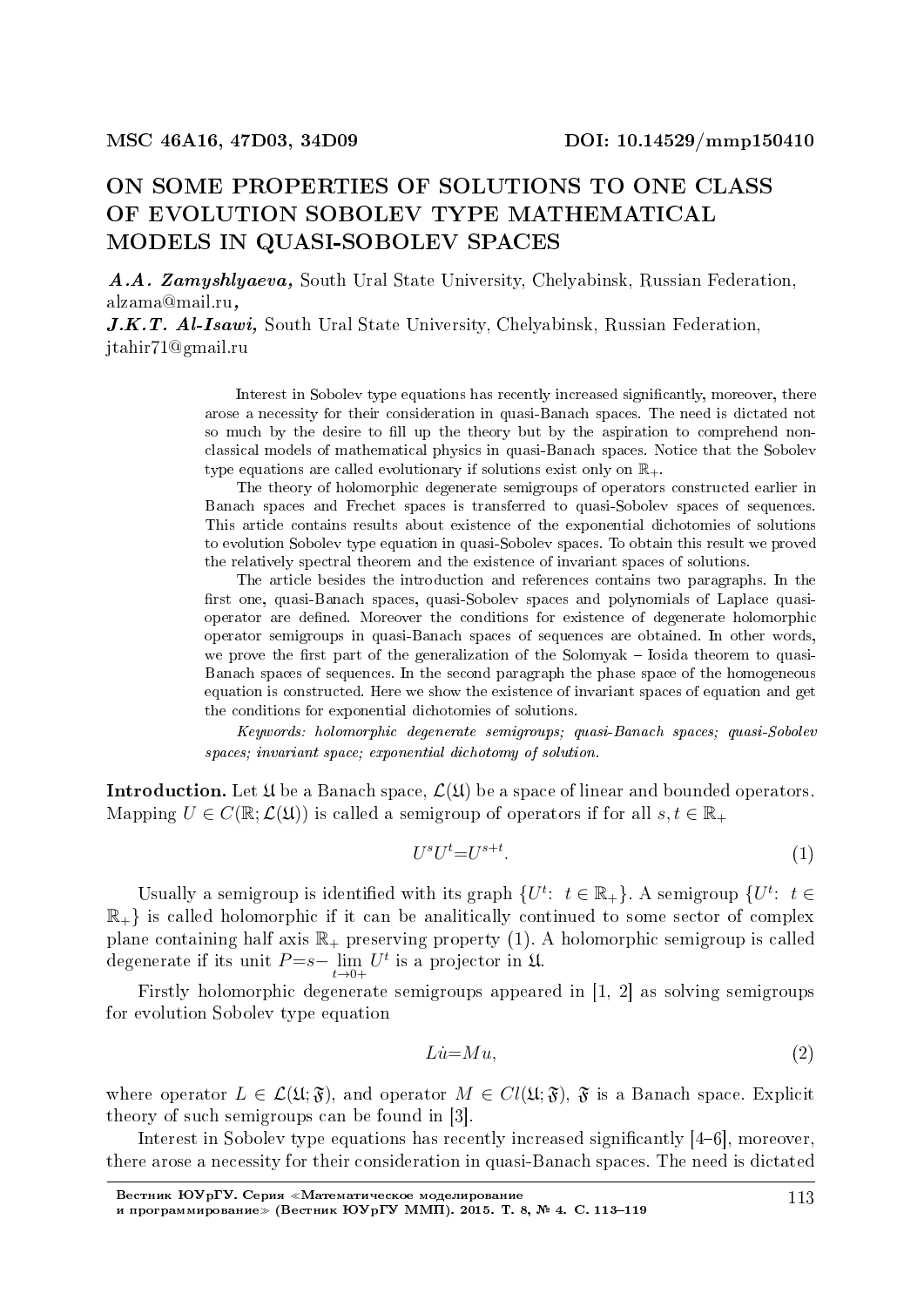not so much by the desire to fill up the theory but by the aspiration to comprehend nonclassical models of mathematical physics [7] in quasi-Banach spaces [8].

Since the Cauchy problem for the Sobolev type equation is not solvable for arbitrary initial data it is necessary to construct the phase space of equation as the set of admissible initial values containing all solutions of equation [3]. The phase spaces of evolution and dynamical Sobolev type equations were constructed earlier in Banach spaces [3]. Moreover there were found conditions when the phase space splits into direct sum of invariant with respect to equation spaces and the solutions have exponential dichotomies [9]. By now these problems are completely solved in Banach spaces [6]. Our goal is to spread these ideas to one class of evolution Sobolev type equations in quasi-Banach spaces of sequences.

1. Holomorphic Degenerate Semigroups of Operators. Let  $\mathfrak U$  be a lineal over  $\mathbb R$ . An ordered pair  $(\mathfrak{U}_{\mathfrak{U}} \| \| \|)$  is called a quasi-normed space, if the function  $\mathfrak{U} \| \| \mathfrak{U} \to \mathbb{R}$  satisfies the following conditions:

1. <u>µ</u><sub>*W*</sub> $|u||$  ≥ 0 for all *u* ∈ *Ω*, moreover <u>µ</u><sub>*W*</sub> $||u||$  = 0 iff *u* = **0**, where **0** is a zero element in *Ω*;

2. 
$$
\mathfrak{u} \|\alpha u\| = |\alpha|_{\mathfrak{U}} \|u\|
$$
 for all  $u \in \mathfrak{U}, \alpha \in \mathbb{R}$ ;

3.  $\mathfrak{u} \| u + v \| = C(\mathfrak{u} \| u \| + \mathfrak{u} \| v \|)$  for all  $u, v \in \mathfrak{U}$ , where the constant  $C \geq 1$ .

The function  $\mu \|u\|$  with properties (i)–(iii) is called a quasi-norm. Obviously, in case  $C = 1$  this function is a norm.

The metrizable complete quasi-normed space is called a quasi-Banach space. The spaces of sequences  $\ell_q$ ,  $q \in (0,1)$  are well known quasi-Banach spaces (for  $q \in [1,+\infty)$ the spaces  $\ell_q$  are Banach spaces).

Let henceforth  $\{\lambda_k\} \subset \mathbb{R}_+$  be a monotone sequence such that lim *k→∞*  $\lambda_k = +\infty$ . The quasi-Banach space

$$
\ell_q^m = \left\{ u = \left\{ u_k \right\}: \sum_{k=1}^{\infty} \left( \lambda_k^{\frac{m}{2}} |u_k| \right)^q < +\infty \right\}
$$

with a quasi-norm  $_m^m ||u|| = \left(\sum_{k=1}^{\infty} \left(\lambda_k^{\frac{m}{2}} |u_k|\right)^q\right)^{1/q}$ ,  $m \in \mathbb{R}$  is called a quasi-Sobolev space.

Obviously, for  $q \in [1, +\infty)$  the spaces  $\ell_q^m$  are Banach spaces;  $\ell_q^0 = \ell_q$ , and there is a dense and continuous embedding  $\ell_q^n$  into  $\ell_q^m$  for  $n > m$  and  $q \in \mathbb{R}_+$ .

**Example 1.** Let  $\mathfrak{U} = \ell_q^{m+2n}$ ,  $\mathfrak{F} = \ell_q^m$ ;  $Q_n(\lambda)$  be a polynomial of power *n*. Consider operator  $Q_n(\Lambda)u = \{Q_n(\lambda_k)u_k\}, n \in \mathbb{N}$ , where  $\{u_k\} \in \mathfrak{U}$ . It is easy to see that operator  $Q_n(\Lambda) \in \mathcal{L}(\mathfrak{U}; \mathfrak{F})$ , moreover  $Q_n(\Lambda) : \ell_q^{m+2n} \to \ell_q^m$  is a toplinear isomorphism.

Let  $\mathfrak{U}$  and  $\mathfrak{F}$  be quasi-Banach spaces, operators  $L \in \mathcal{L}(\mathfrak{U}; \mathfrak{F})$  and  $M \in Cl(\mathfrak{U}; \mathfrak{F})$ , following [1], [2], take into consideration *L*-resolvent set  $\rho^L(M) = \{ \mu \in \mathbb{C} : (\mu L - M)^{-1} \in$  $\mathcal{L}(\mathfrak{F};\mathfrak{U})$ } and *L*-spectrum  $\sigma^L(M) = \mathbb{C} \backslash \rho^L(M)$  of operator *M*. It is easy to show that the set  $\rho^L(M)$  is always opened, therefore the  $L$ -spectrum of operator  $M$  is always closed.

**Definition 1.** Operator *M* is called *strongly*  $(L, p)$ -sectorial,  $p \in \{0\} \cup \mathbb{N}$ , if

(i) there exist constants  $a \in \mathbb{R}$  and  $\theta \in (\pi/2; \pi)$  such that the sector

$$
S_{a,\theta}^{L}(M) = \{ \mu \in \mathbb{C} : \left| arg(\mu - a) \right| < \theta, \ \mu > a \} \subset \rho^{L}(M);
$$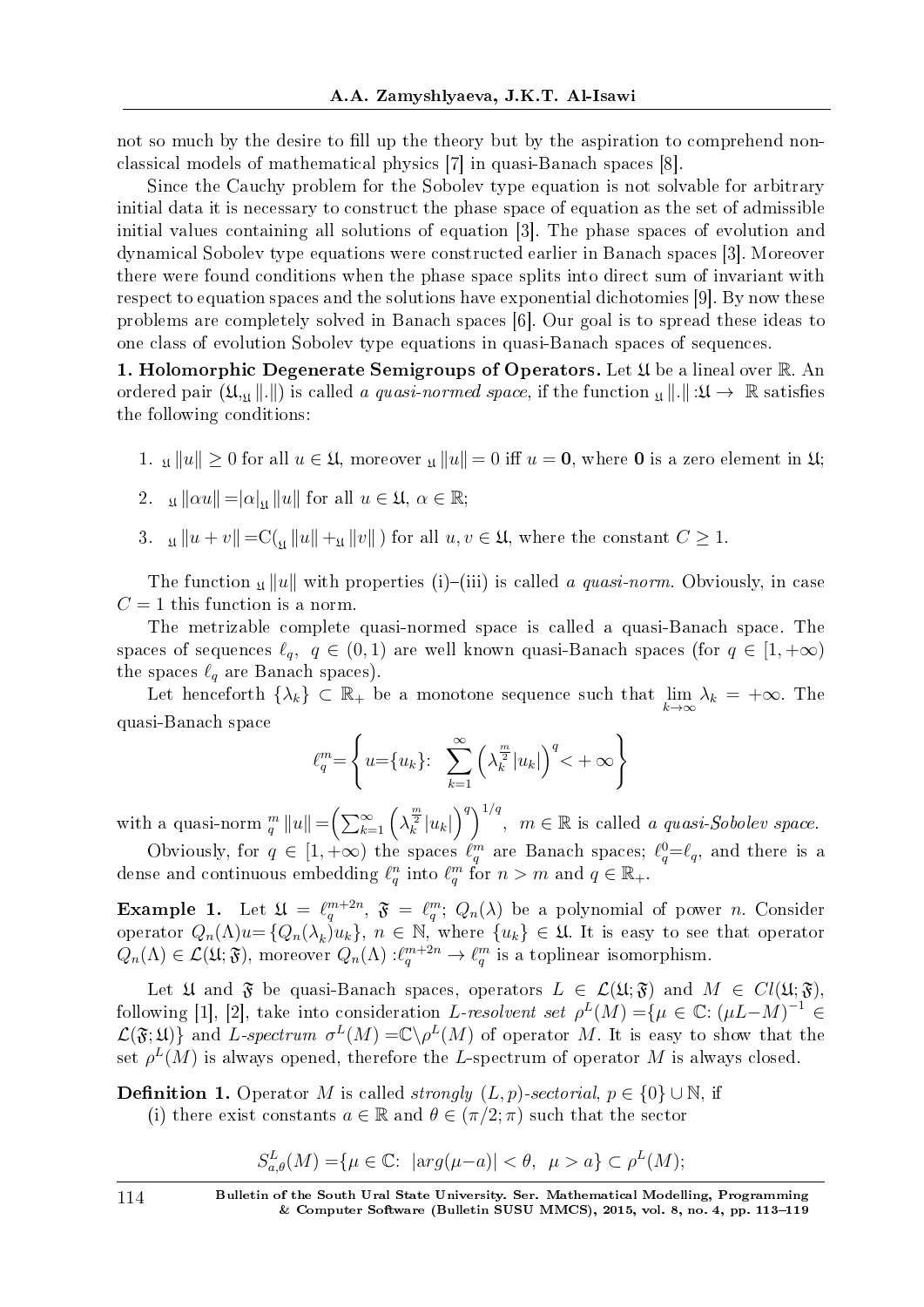(ii) there exists a constant  $K \in \mathbb{R}_+$  such that

 $\max\left\{\log_{\mu,p}(M)\right\|\log_{(\mu,p)}(M)\right\|, \log_{\mu,p}(M)\right\|_2^L \leq \frac{K}{\prod_{k=0}^p|\mu_k-a|},$ 

for all  $\mu_0, \mu_1, ..., \mu_p \in S_{a,\theta}^L(M)$ . Here  $R_{(\mu,p)}^L(M) = \prod_{k=0}^p R_{\mu_k}^L(M)$  is the right<br>and  $L_{(\mu,p)}^L(M) = \prod_{k=0}^p L_{\mu_k}^L(M)$  is the left  $(L, p)$ -resolvent of operator  $M$ , and<br> $R_{\mu}^L(M) = (\mu L - M)^{-1}L$  and  $L_{\mu}^L(M) = L(\mu L - M)^$ of operator  $M$  respectively.

(iii) there exists a dense in  $\mathfrak{F}$  lineal  $\mathfrak{F}^0$  such that

$$
\mathfrak{F}\left\|M(\lambda L - M)^{-1}L_{(\mu,p)}^{L}(M)f\right\| \leq \frac{const}{|\lambda|\prod_{k=0}^{p}|\mu_{k}|} \text{ for all } f \in \mathfrak{F}^{0},
$$

where  $const = const(f)$ ; for all  $\lambda, \mu_k \in S^L_{\theta}(M), k = 0, \ldots, p$ .  $(iv)$ 

$$
\mathcal{L}(\mathfrak{F};\mathfrak{U})\left\|\left(\lambda L - M\right)^{-1} L^L_{(\mu,p)}(M)\right\| \leq \frac{\text{const}}{|\lambda| \prod_{k=0}^p |\mu_k|}
$$

for arbitrary  $\lambda, \mu_k \in S^L_{\theta}(M), k = 0, \ldots, p$  and some const  $\in \mathbb{R}_+$ .

**Example 2.** Let  $\mathfrak{U} = \ell_q^{m+2n}$ ,  $\mathfrak{F} = \ell_q^m$ ,  $m \in \mathbb{R}$ ,  $q \in \mathbb{R}_+$ ,  $Q_n(\lambda) = \sum_{i=0}^n c_i \lambda^i$ ,  $R_s(\lambda) = \sum_{j=0}^s d_j \lambda^j$  be polynomials of powers *n* and *s* respectively  $(n < s)$  with real coefficients  $(\frac{d_s}{c_n}$ without common roots. Construct operators  $L = Q_n(\Lambda)$ ,  $M = R_s(\Lambda)$  as in example 1. It is easy to show that  $R_s(\Lambda) \in Cl(\mathfrak{U}; \mathfrak{F})$ ,  $\text{dom} R_s(\Lambda) = \ell_q^{m+2s}$ , the L-spectrum  $\sigma^L(M)$  of operator M consists of points  $\mu_k = R_s(\lambda_k)(Q_n(\lambda_k))^{-1}$ ,  $k \in \mathbb{N}$ :  $\lambda_k$  is not the root of the polynomial  $Q_n(\lambda)$ .

**Lemma 1.** [10] Operator M defined in example 2 is strongly  $(L, 0)$ -sectorial.

**Theorem 1.** [10] Let operators M and L be defined as in example 2. Then

(i) operators L and M generate holomorphic semigroups  $\{U^t : t \in \mathbb{R}_+\}$  and  $\{F^t : t \in$  $\mathbb{R}_+$  on spaces  $\mathfrak U$  and  $\mathfrak F$  respectively given by

$$
U^{t} = \frac{1}{2\pi i} \int_{\Gamma} R_{\mu}^{L}(M) e^{\mu t} d\mu \in \mathcal{L}(\mathfrak{U}) \qquad F^{t} = \frac{1}{2\pi i} \int_{\Gamma} L_{\mu}^{L}(M) e^{\mu t} d\mu \in \mathcal{L}(\mathfrak{F}) \tag{3}
$$

for  $t \in \mathbb{R}_+$ , where the contour  $\Gamma \subset \rho^L(M)$  is such that  $|arg\mu| \to \theta$  npu  $\mu \to \infty$ ,  $\mu \in \Gamma$ .

(ii) there exist semigroup's units which are the projectors  $P \in \mathcal{L}(\mathfrak{U})$  and  $Q \in \mathcal{L}(\mathfrak{F})$ *given* by

$$
P = \begin{cases} \mathbb{I}, & \text{if } \lambda_k \text{ is not the root of } Q_n(\lambda) \text{ for all } k \in \mathbb{N}; \\ \mathbb{I} - \sum_{k \in \mathbb{N}: k = \ell} < ., e_k > e_k, \quad \text{if there exist } \ell \in \mathbb{N}: \lambda_\ell \text{ is the root of } Q_n(\lambda), \end{cases}
$$

(the projector Q has the same form), splitting the quasi-Banach spaces  $\mathfrak U$  and  $\mathfrak F$  into direct  $sums$ 

$$
{\mathfrak U}={\mathfrak U}^0\oplus{\mathfrak U}^1,\quad \ \ {\mathfrak F}={\mathfrak F}^0\oplus{\mathfrak F}^1;
$$

(iii) there is splitting of operator actions  $L_k \in \mathcal{L}(\mathfrak{U}^k; \mathfrak{F}^k)$ ,  $M_k \in Cl(\mathfrak{U}^k; \mathfrak{F}^k)$ ,  $k = 0, 1$ , and existence of operators  $M_0^{-1} \in \mathcal{L}(\mathfrak{F}^0; \mathfrak{U}^0)$ ,  $L_1^{-1} \in \mathcal{L}(\mathfrak{F}^1; \mathfrak{U}^1)$ ;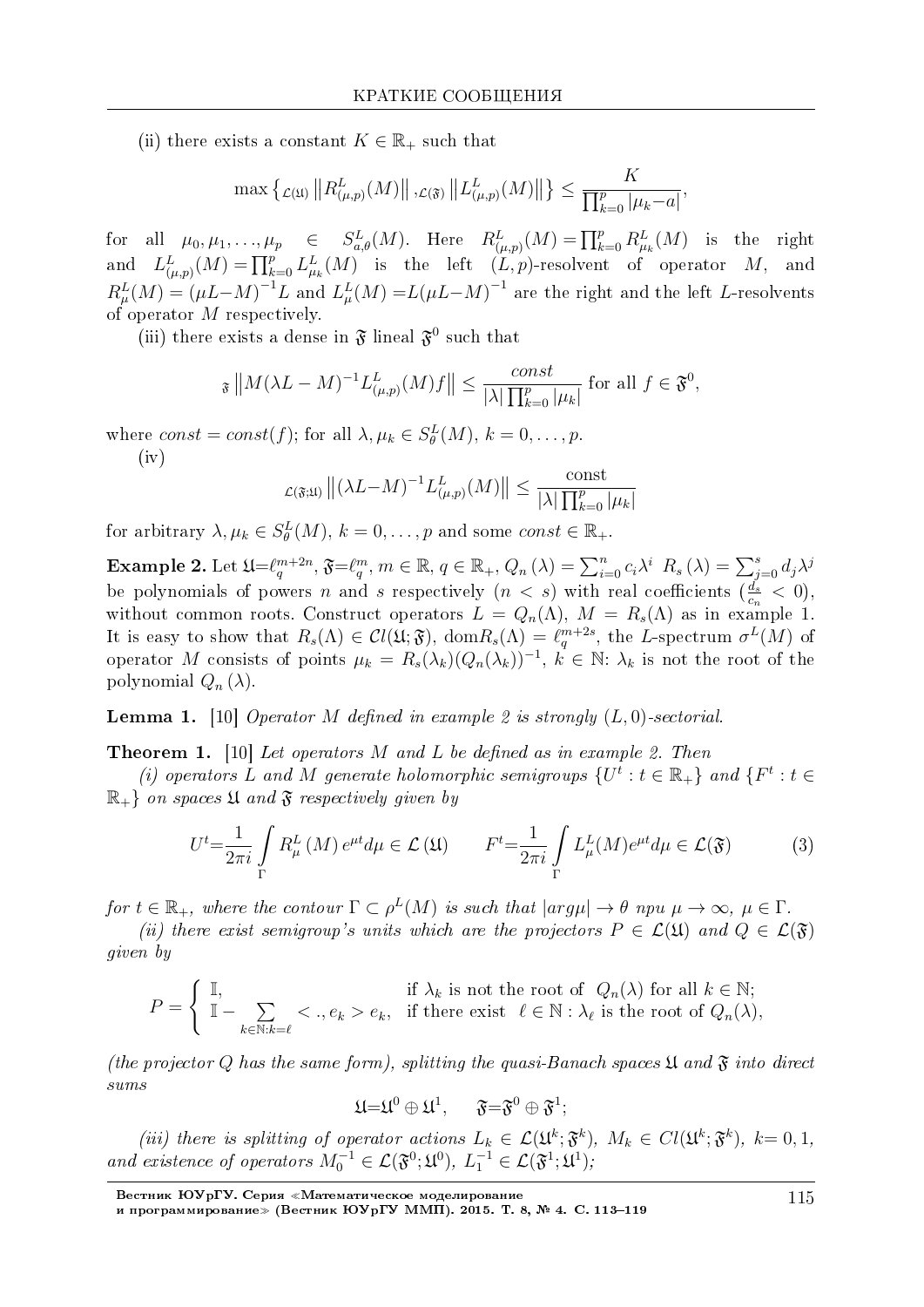(iv) operators  $H = M_0^{-1}L_0$  ( $G = L_0M_0^{-1}$ ) are nilpotent and operators  $S = L_1^{-1}M_1$ : dom $M \cap$  $\mathfrak{U}^1 \to \mathfrak{U}^1$  and  $T = M_1 L_1^{-1}$ :  $M[\text{dom }M] \cap \mathfrak{F}^1 \to \mathfrak{F}^1$  are sectorial.

2. Invariant Spaces and Exponential Dichotomies of Solutions. Let  $\mathfrak U$  and  $\mathfrak F$  be quasi-Sobolev spaces of sequences, operators  $L \in \mathcal{L}(\mathfrak{U}; \mathfrak{F})$  and  $M \in Cl(\mathfrak{U}; \mathfrak{F})$  be constructed in example 2. Consider linear evolution Sobolev type equation

$$
Li=Mu.\t\t(4)
$$

Vector-function  $u \in C^1(\mathbb{R}_+;\mathfrak{U})$ , satisfying (4) pointwise is called (a classical solution of this equation. The solution  $u = u(t)$  of (4) is called a solution to the weakened Cauchy problem (in sense of S.G. Krein), if in addition for  $u_0 \in \mathfrak{U}$ 

$$
\lim_{t \to 0+} u(t) = u_0. \tag{5}
$$

holds.

**Definition 2.** The set  $\mathfrak{P} \subset \mathfrak{U}$  is called a phase space of equation (4), if

- (i) any solution  $u = u(t)$  of (4) lies in  $\mathfrak{P}$  pointwise, i.e.  $u(t) \in \mathfrak{P}$  for all  $t \in \mathbb{R}_+$ ;
- (ii) for all  $u_0 \in \mathfrak{P}$  there exists a unique solution to (4), (5).

**Theorem 2.** [10] Let operators M and L be defined as in example (2). Then the subspace  $\mathfrak{U}^1$  is a phase space of (4).

Consider the following condition:

Let 
$$
\sigma^L(M) = \sigma_1^L(M) \cup \sigma_2^L(M)
$$
 and  $\sigma_1^L(M)$  is not empty,  
there exists a bounded domain  $\Omega_1 \subset \mathbb{C}$  with a boundary of class  $C^1$ ,  
such that  $\Omega_1 \supset \sigma_1^L(M)$  and  $\overline{\Omega}_1 \cap \sigma_2^L(M)$  is empty. (6)

If this condition holds then there exist [11] operators given by integrals

$$
P_1=\frac{1}{2\pi i}\int_{\gamma_1}R^L_{\mu}(M)d\mu \text{ and } Q_1=\frac{1}{2\pi i}\int_{\gamma_1}L^L_{\mu}(M)d\mu,
$$

where  $\gamma_1 = \partial \Omega_1$ . By construction operators  $P_1 \in \mathcal{L}(\mathfrak{U})$  and  $Q_1 \in \mathcal{L}(\mathfrak{F})$ .

**Lemma 2.** Let  $L, M \in \mathcal{L}(\mathfrak{U}; \mathfrak{F})$  be defined in example 2 and condition (6) hold then operators  $P_1 \in \mathcal{L}(\mathfrak{U})$  and  $Q_1 \in \mathcal{L}(\mathfrak{F})$  are projectors in corresponding spaces.

 ${\rm Put} \ \mathfrak{U}^{11} = \mathop{\rm im}\nolimits P_1, \ \mathfrak{F}^{11} = \mathop{\rm im}\nolimits Q_1, \ \mathfrak{U}^{10} = \mathop{\rm ker}\nolimits \ P_1, \ \mathfrak{F}^{10} = \mathop{\rm ker}\nolimits \ Q_1; \ {\rm and \ by} \ L_{11} \ (M_{11}) \ {\rm denote}$ restriction of operator  $L(M)$  onto  $\mathfrak{U}^{11}$ .

Theorem 3. Let conditions of lemma 2 be fulfilled. Then

(*i*) operators  $L_{11}, M_{11} \in \mathcal{L}(\mathfrak{U}^{11}; \mathfrak{F}^{11});$ 

(*ii*) there exists an operator  $L_{11}^{-1} \in \mathcal{L}(\mathfrak{F}^{11}; \mathfrak{U}^{11}).$ 

*Proof.* Statement (i) follows from the construction of operators  $P_1 \in \mathcal{L}(\mathfrak{U})$  and  $Q_1 \in \mathcal{L}(\mathfrak{F})$ , since  $LP_1 = Q_1L = L_{11}$  and  $MP_1 = Q_1M = M_{11}$ .

Statement (ii) follows from theorem 1 since operator  $L_{11}^{-1}$  is equal to restriction of operator  $rac{1}{2\pi i}$ *γ*1  $(\mu L - M)^{-1} d\mu$  onto subspace  $\mathfrak{F}^{11}$ .  $\Box$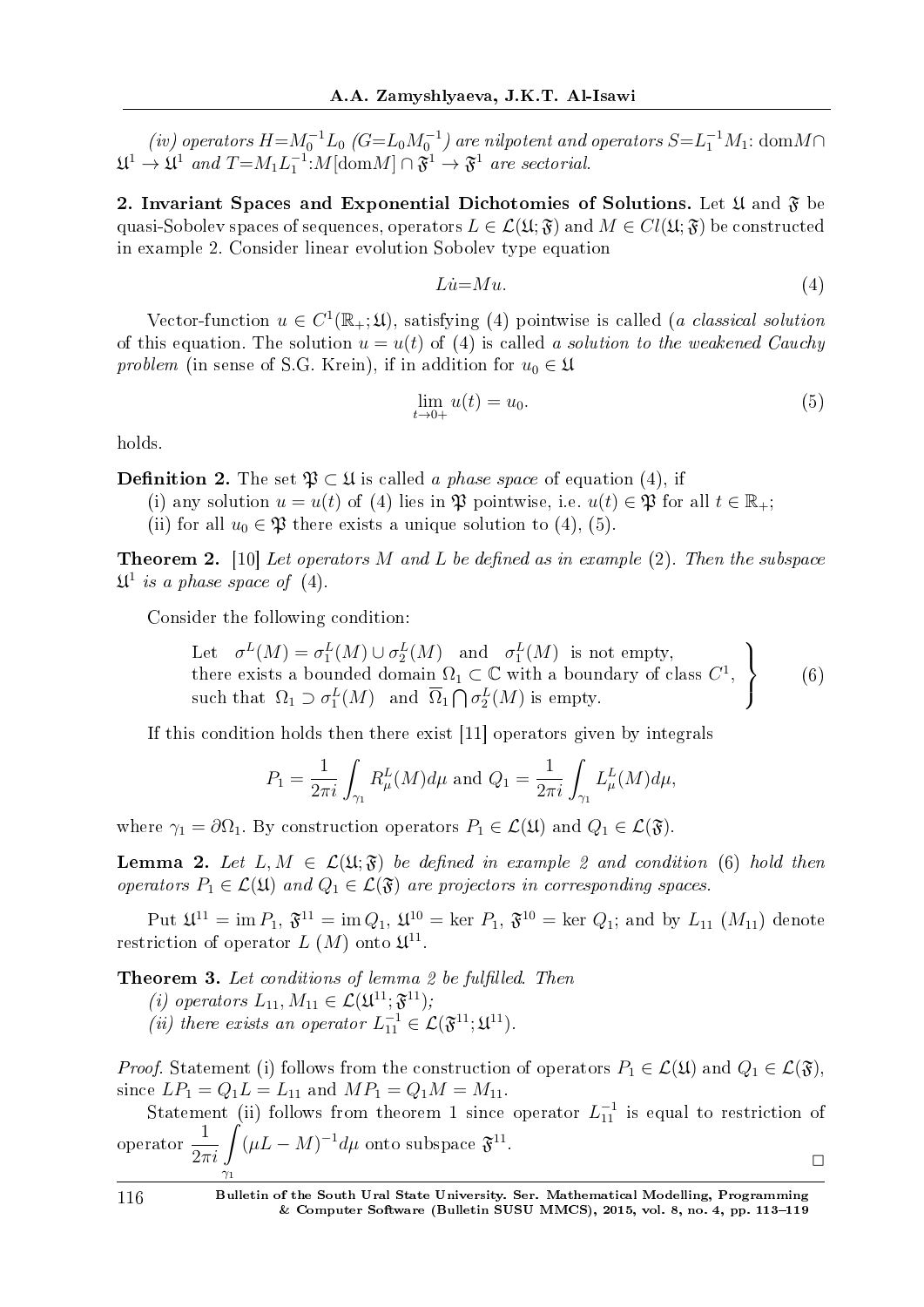**Corollary 1.** Let conditions of lemma 2 be fulfilled. Then  $P_1 = PP_1 = P_1P$  and  $Q_1 =$  $QQ_1 = Q_1 Q.$ 

Construct operators  $P_2 = P - P_1$  and  $Q_2 = Q - Q_1$ . Due to corollary 1 these operators are projectors. Put  $\mathfrak{U}^{12} = \text{im } P_2$ ,  $\mathfrak{F}^{12} = \text{im } Q_2$  and by  $L_{12}$  ( $M_{12}$ ) denote restriction of operator  $L(M)$  onto  $\mathfrak{U}^{12}$ .

**Corollary 2.** Let conditions of lemma 2 be fulfilled. Then (i)  $\mathfrak{U} = \mathfrak{U}^0 \oplus \mathfrak{U}^1$ ,  $\mathfrak{F} = \mathfrak{F}^0 \oplus \mathfrak{F}^1$ ,  $\mathfrak{U}^1 = \mathfrak{U}^{11} \oplus \mathfrak{U}^{12}$ ,  $\mathfrak{F}^1 = \mathfrak{F}^{11} \oplus \mathfrak{F}^{12}$ ;<br>
(ii) operators  $L_{12}, M_{12} \in \mathcal{L}(\mathfrak{U}^{12}; \mathfrak{F}^{12})$ ; (iii) there exists an operator  $L_{12}^{-1} \in \mathcal{L}(\mathfrak{F}^{12}; \mathfrak{U}^{12})$ .

**Definition 3.** Let  $\mathfrak{P}$  be a phase space of (4). The subset  $\mathfrak{J} \subset \mathfrak{P}$  is called an invariant space of equation (4), if for arbitrary  $u_0 \in \mathfrak{J}$  the solution  $u = u(t)$  of (4), (5) lies in  $\mathfrak{J}$ pointwise (i.e.  $u(t) \in \mathfrak{J}$  for all  $t \in R_+$ ).

**Theorem 4.** Let operators  $L, M \in \mathcal{L}(\mathfrak{U}; \mathfrak{F})$  be defined as in example 2 and condition (6) hold then the image of group

$$
V^t = \frac{1}{2\pi i} \int_{\gamma_1} R^L_{\mu}(M) e^{\mu t} d\mu, t \in R,\tag{7}
$$

is an invariant space of  $(4)$ .

*Proof.* The statement follows from equality im  $V^{\bullet} = \text{im } P_1 = \mathfrak{U}^{11}$ , that follows from theorem 2, corollaries 1 and 2.

**Definition 4.** We say that solutions of (4) have exponential dichotomy, if

(i) the phase space of (4) can be represented as  $\mathfrak{P} = \mathfrak{J}^1 \oplus \mathfrak{J}^2$ , where  $\mathfrak{J}^{1(2)}$  are invariant spaces of equation  $(4)$ ;

(ii) for arbitrary  $u_0 \in \mathfrak{J}^1$   $(u_0 \in \mathfrak{J}^2)$  solution  $u = u(t)$  of (4), (5) is such that  $\mathfrak{u} \|u(t)\| \leq$  $C_1(u_0)e^{-at}$  (u||u(t)||  $\geq C_2(u_0)e^{at}$  for some  $a > 0$  and all  $t \in R_+$ .

**Theorem 5.** Let operators  $L, M \in \mathcal{L}(\mathfrak{U}; \mathfrak{F})$  be defined as in example 2 and condition

$$
\sigma^L(M) \cap i\mathbb{R} = \emptyset
$$

hold. Then solutions of (4) have exponential dichotomy.

*Proof.* The estimates of solutions can be received in dependence of location of components of L-spectrum of operator M. Due to condition (5) we can consider  $\sigma_1^L(M)$  containing the points of L-spectrum of operator  $M$  located in the right halfplane and construct projectors  $P_1$ ,  $P_2$  and invariant spaces  $\mathfrak{J}^1$ ,  $\mathfrak{J}^2$  respectively. Obviously, the needed estimates for solutions hold.

 $\Box$ 

 $\Box$ 

## References

1. Sviridyuk G.A. On the General Theory of Operator Semigroups. Russian Mathematical Surveys, 1994, vol. 49, no. 4, pp. 45-74. DOI: 10.1070/RM1994v049n04ABEH002390

Вестник ЮУрГУ. Серия «Математическое моделирование и программирование» (Вестник ЮУрГУ ММП). 2015. Т. 8, № 4. С. 113-119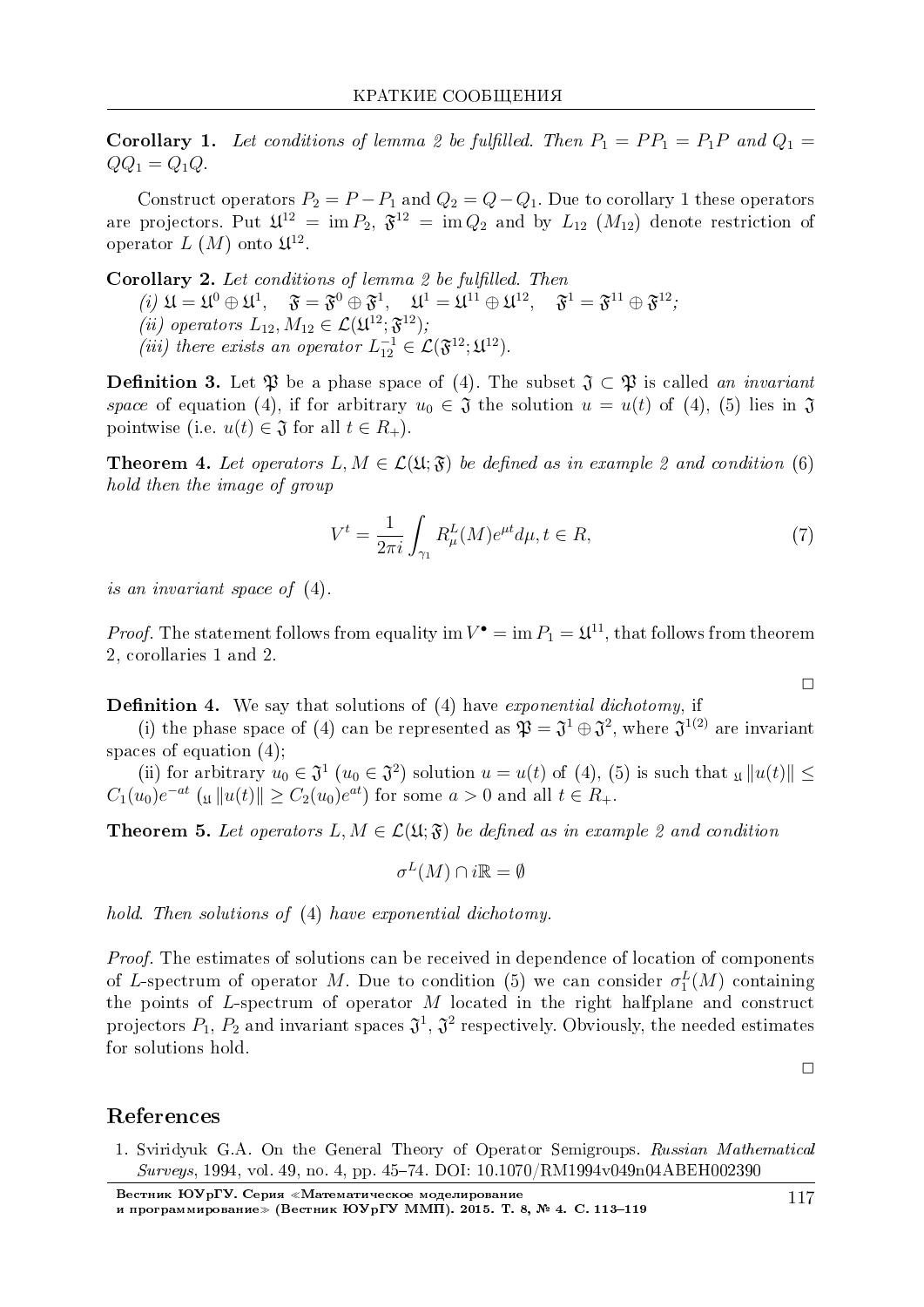- 2. Sviridyuk G.A. Phase Spaces of Semilinear Sobolev Type Equations with Relatively Strongly Sectorial Operator. Algebra I Analiz, 1994, vol. 6, no 5, pp.  $252-272$ . (in Russian)
- 3. Sviridyuk G.A., Fedorov V.E. Linear Sobolev Type Equations and Degenerate Semigroups of Operators. Utrecht, Boston, VSP, 2003. DOI: 10.1515/9783110915501
- 4. Zamyshlyaeva A.A. Linear Sobolev Type Equations of High Order. Chelyabinsk, Publishing center of SUSU, 2012. (in Russian)
- 5. Manakova N.A. Problems of Optimal Control for the Semilinear Sobolev Type Equations. Chelyabinsk, Publishing center of SUSU, 2012. (in Russian)
- 6. Sagadeeva M.A. Dihotomies of Solutions to Linear Sobolev Type Equations. Chelyabinsk, Publishing center of SUSU, 2012. (in Russian)
- 7. Sviridyuk G.A., Zagrebina S.A. Nonclassical Models of Mathematical Physics. Bulletin of the South Ural State University. Series: Mathematical Modelling, Programming and Computer  $Software, 2012, no. 40 (299), issue 14, pp. 7–18. (in Russian)$
- 8. Al-Delfi J.K. Quasi-Sobolev Spaces  $\ell_p^m$ . Bulletin of the South Ural State University. Series: Mathematics. Mechanics. Physics, 2013, vol. 5, no. 1, pp. 107-109. (in Russian)
- 9. Sviridyuk G.A., Keller A.V. Invariant Spaces and Dichotomies of Solutions of a Class of Linear Equations of Sobolev Type. Russian Mathematics, 1997, vol. 41, no. 5, pp. 57–65. (in Russian)
- 10. Zamyshlyeva A.A., Al-Isawi J.K.T. Holomorphic Degenerate Operator Semigroups and Evolution Sobolev Type Equations in Quasi-Banach Spaces of Sequences. Bulletin of the South Ural State University. Series: Mathematics. Mechanics. Physics, 2015, vol. 7, no. 4, pp. 2736. DOI: 10.14529/mmph150404 (in Russian)
- 11. Keller A.V., Zamyshlyaeva A.A., Sagadeeva M.A. On Integration in Quasi-Banach Spaces of Sequences. Journal of Computational and Engineering Mathematics, 2015, vol. 2, no. 1, pp. 5256. DOI: 10.14529/jcem150106

Received September 21, 2015

#### VДK 517.9 DOI: 10.14529/mmp150410

# О НЕКОТОРЫХ СВОЙСТВАХ РЕШЕНИЙ ОДНОГО КЛАССА ЭВОЛЮЦИОННЫХ МАТЕМАТИЧЕСКИХ МОДЕЛЕЙ СОБОЛЕВСКОГО ТИПА В КВАЗИСОБОЛЕВЫХ ПРОСТРАНСТВАХ

### $A.A.$  Замышляева, Дж.К.Т. Аль-Исави

Интерес к уравнениям соболевского типа за последнее время существенно вырос, более того возникла необходимость их рассмотрения в квазибанаховых пространствах. Причем необходимость диктуется не столько желанием пополнить теорию, сколько стремлением осмыслить неклассические модели математической физики в квазибанаховых пространствах. Заметим еще, что уравнения соболевского типа называются эволюционными, если их решения существуют только на полуоси $\mathbb{R}_+$ . Теория голоморфных вырожденных полугрупп операторов, построенная ранее в банаховых пространствах и пространствах Фреше, переносится в квазисоболевы пространства последовательностей. Статья содержит результаты о существовании экспоненциальных дихотомий решений эволюционного уравнения соболевского типа в квазисоболевых пространствах. Для получения этого результата доказана относительно спектральная теорема и существование инвариантных пространств уравнения.